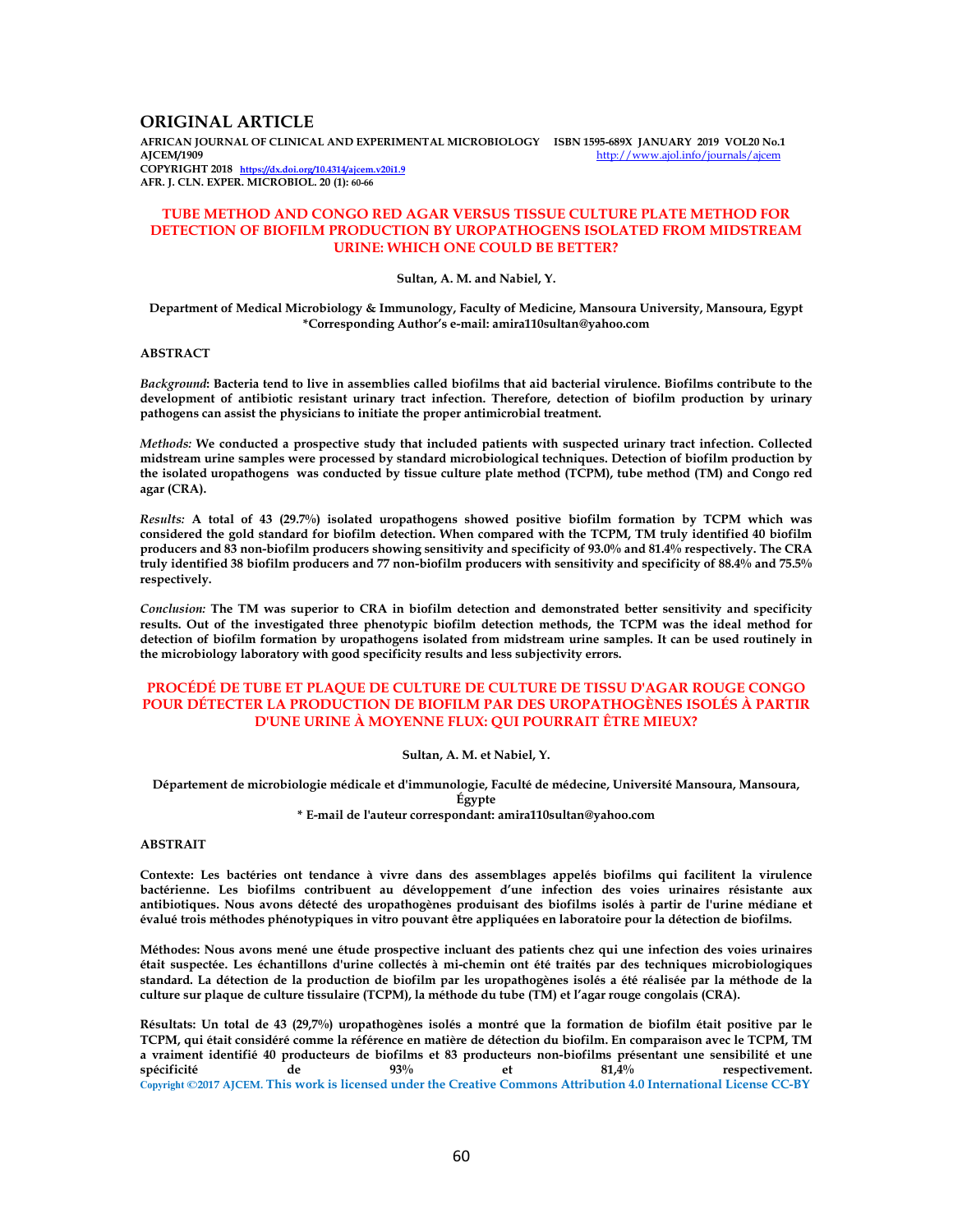**L'ARC a vraiment identifié 38 producteurs de biofilms et 77 producteurs de non-biofilms avec une sensibilité et une spécificité de 88,4% et 75,5% respectivement.** 

**Conclusion: La MT était supérieure à l'ARC pour la détection de biofilm et a démontré de meilleurs résultats de sensibilité et de spécificité. Parmi les trois méthodes de détection phénotypiques de biofilms étudiées, le TCPM était la méthode idéale pour détecter la formation de biofilm par des uropthogènes isolés à partir d'échantillons d'urine en cours de route. Il peut être utilisé en routine dans le laboratoire de microbiologie avec de bons résultats de spécificité et moins d'erreurs de subjectivité.** 

## **INTRODUCTION**

Bacteria tend to live in a community-like assembly called biofilm. Development of bacterial biofilms occurs in a dynamic process that includes bacterial attachment to a particular surface, irreversible binding and formation of a hydrated matrix of polysaccharides and protein (1,2). Surfaces that favor biofilm development include inert surfaces as medical devices and dead tissues as dead bone fragments (1,3). Antibodies are generated in response to the antigens released by the bacteria located in the biofilm. However, these antibodies are unable to kill the bacteria embedded within the biofilm even among people with excellent immune responses (1,4).

Biofilm production aids bacterial virulence through numerous pathogenic mechanisms as it facilitates attachment to solid surfaces, evasion of phagocytosis and gene exchange between the biofilm´s members generating more virulent strains. Moreover, biofilms can protect bacteria from antimicrobial agents resulting in resistant infections that carry a great clinical significance (1,5). The mechanisms by which biofilms escape the effects of antimicrobial agents include: inability of the agent to reach the bacteria present at the deep part of the biofilm, the slowly growing bacteria in the biofilm shows decrease susceptibility to the agents, and some of the bacteria exist in a programmed protected phenotype that is generated in response to surface attachment (6).

Antibiotic resistant urinary tract infection (UTI), either community or healthcare acquired, is a threatening clinical problem faced by treating physicians (7). Biofilms are commonly associated with indwelling devices as urinary catheters leading to resistant UTI. Furthermore, biofilms may attach to urinary tract anatomical structures resulting in chronic and recurrent UTI with increased morbidity and economic burden (5). Therefore, detection of biofilm production by urinary pathogens can assist the physicians to

initiate the proper antimicrobial treatment for UTI cases (2).

With the appearance of biofilm associated infections, various laboratory methods for detection of biofilms were developed. Phenotypic detection of biofilm production can be conducted by various techniques as tissue culture plate method (TCPM), tube method (TM) and Congo red agar (CRA) (8).

Previous studies that investigated biofilm formation by uropathogens usually focused on catheterized patients (9-11). This study was performed trying to detect biofilm producing uropathogens isolated from midstream urine and to evaluate three in vitro phenotypic methods (TCPM, TM and CRA) that can be applied in laboratory settings for biofilm detection.

## **MATERIALS and METHODS Setting**

A prospective study was performed at the<br>Medical Microbiology and Immunology Medical Microbiology and Department, Faculty of Medicine, Mansoura University from January to October 2018. The study protocol was revised and accepted by our institutional review board.

## **Sample Collection**

During the study period, midstream urine samples were collected from patients showing clinical manifestations of UTI at Mansoura University Hospitals. Urine specimens were transported to the laboratory and processed immediately.

## **Microbiological Processing**

Received urine samples were initially examined by standard microbiological techniques. Urine samples were inoculated on CLED agar plates that were then incubated at 37°C for 24-48 hours. The uropathogens were identified by colonial morphology, Gram staining and biochemical reactions.

# **Detection of Biofilm Production**

Biofilm production by isolated uropathogens in our study was detected by three phenotypic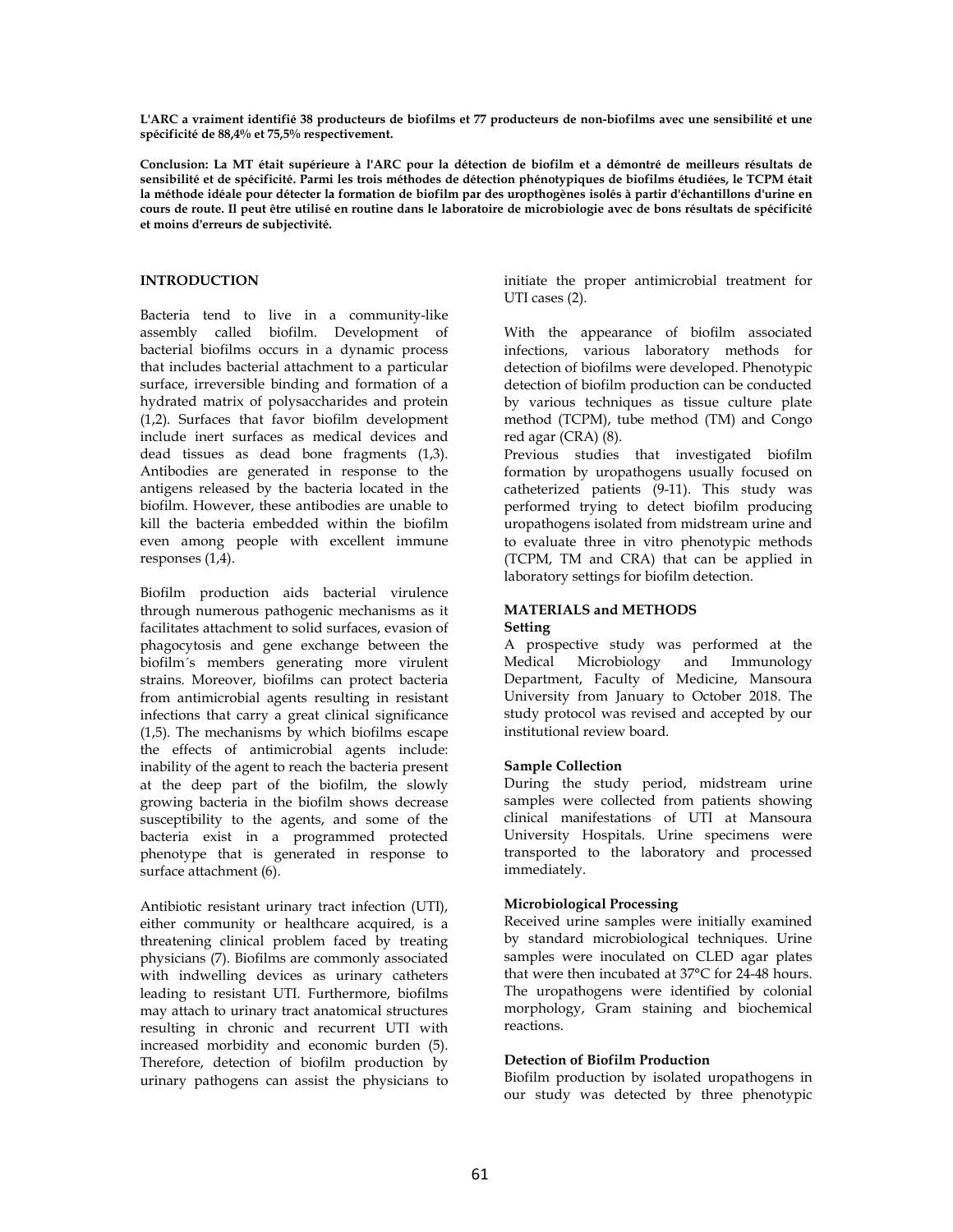methods which included TCPM, TM and CRA. Reference strains of *Staphylococcus epidermidis*  ATCC 12228 and *Staphylococcus epidermidis* ATCC 31484 were also included as negative and positive control strains respectively. Biofilm production was graded into strong, moderate and non/weak. Strong and moderate results were interpreted as positive biofilm production, while, non/weak results were interpreted as negative biofilm production.

## **Tissue Culture Plate Method**

We used TCPM as the gold standard test for detection of biofilm formation (1,8). A loopful of freshly cultured isolates was inoculated in 10 ml of trypticase soy broth with 1% glucose. The inoculated broth was then kept in the incubator at 37°C for 24 hours. Bacterial suspensions were further diluted 1:100 with fresh medium. Separate wells of a sterile polystyrene tissue culture plate, composed of 96 flat bottom wells, were filled by 200 µl of the prepared bacterial suspension. Similarly, control organisms were put in the tissue culture plate. In addition, only sterile broth was used to ensure sterility and to identify non-specific binding. After incubation at 37°C for 24 hours, the plate was gently tapped to remove the content of the wells followed by washing with 200 µl of phosphate buffer saline. The washing step was repeated four times to remove any free bacteria present in the wells. Sodium acetate (2%) were added to the wells and kept for 30 minutes in order to fix the biofilms formed by bacteria attached to the wells. Staining of the fixed biofilms was conducted using crystal violet (0.1%). After 30 minutes, the wells were thoroughly washed by deionized water to remove any extra stain.

After drying, a micro-ELISA reader (at 570 nm wave length) was used to measure the optical densities (OD) of stained bacterial biofilms. Test was carried out in triplicate and average of three OD values was taken. Optical densities values indicated bacterial adherence to the wells and biofilm formation. The OD values were calculated and biofilm production was graded into strong, moderate and non/weak (Table 1) as described in previous studies (2, 12-14).

**TABLE 1: GRADING OF BIOFILM FORMATION BY TISSUE CULTURE PLATE METHOD**

| Optical<br>densities values | Adherence | <b>Biofilm</b><br>formation |
|-----------------------------|-----------|-----------------------------|
| < 0.120                     | Non       | Non/weak                    |
| $0.120 - 0.240$             | Moderate  | Moderate                    |
| > 0.240                     | Strong    | Strong                      |

## **Tube Method**

A loopful of the isolated bacteria from overnight cultured media was inoculated in each glass tube containing 10 ml of trypticase soy broth with 1% glucose. The inoculated tubes were then incubated at 37°C. After incubation for 24 hours, tubes were emptied and washed with phosphate buffer saline and left to dry. Crystal violet (0.1%) was used to stain the dried tubes for 15 minutes. Excess stain was then removed by washing the tubes with deionized water. The tubes were then dried in inverted position and examined for biofilm production. Presence of a visible film lining the bottom and the wall of the tube indicated positive result for biofilm production while formation of a stained ring at the air-liquid interface was an evidence of a negative result (5,13,15).

## **Congo Red Agar Method**

Congo red agar is a specially prepared medium composed of brain heart infusion (BHI) broth (37  $g(1)$  supplemented with sucrose (50  $g(1)$ , agar No  $1(10 g/l)$  and Congo red  $(0.8 g/l)$ . We prepared a concentrated aqueous solution of the Congo red stain that was then autoclaved at 121ºC for 15 minutes. Finally it was added to the autoclaved BHI agar with sucrose at 55ºC. Prepared CRA plates were inoculated with the isolated uropathogens and aerobically incubated at 37°C for 24 hours. Appearance of black dry crystalline colonies on the CRA plates indicated biofilm production while the colonies of biofilm nonproducer remained pink or red colored (5,8,16).

## **Statistical Analysis**

In the present study, TCPM was considered the gold standard method of biofilm detection based on the available literature. Accordingly, the data of TCPM were compared with those of TM and CRA. The data were presented as numbers and percentages. Parameters like sensitivity, percentages. Parameters like sensitivity, specificity and positive predictive value (PPV) and negative predictive value (NPV) were calculated for each test by using Greenhalgh´s formulas (17).

## **RESULTS**

A total of 180 midstream urine samples from patients with suspected UTI were processed in our study. Out of the processed 180 urine samples, 145 (80.6%) samples were culture positive. Gram-negative bacteria accounted for 89.0% of the recovered isolates (129/145) while Gram-positive bacteria accounted for 11.0% (16/145). *Escherichia coli* was the commonest isolate encountered in our study (55.9 %)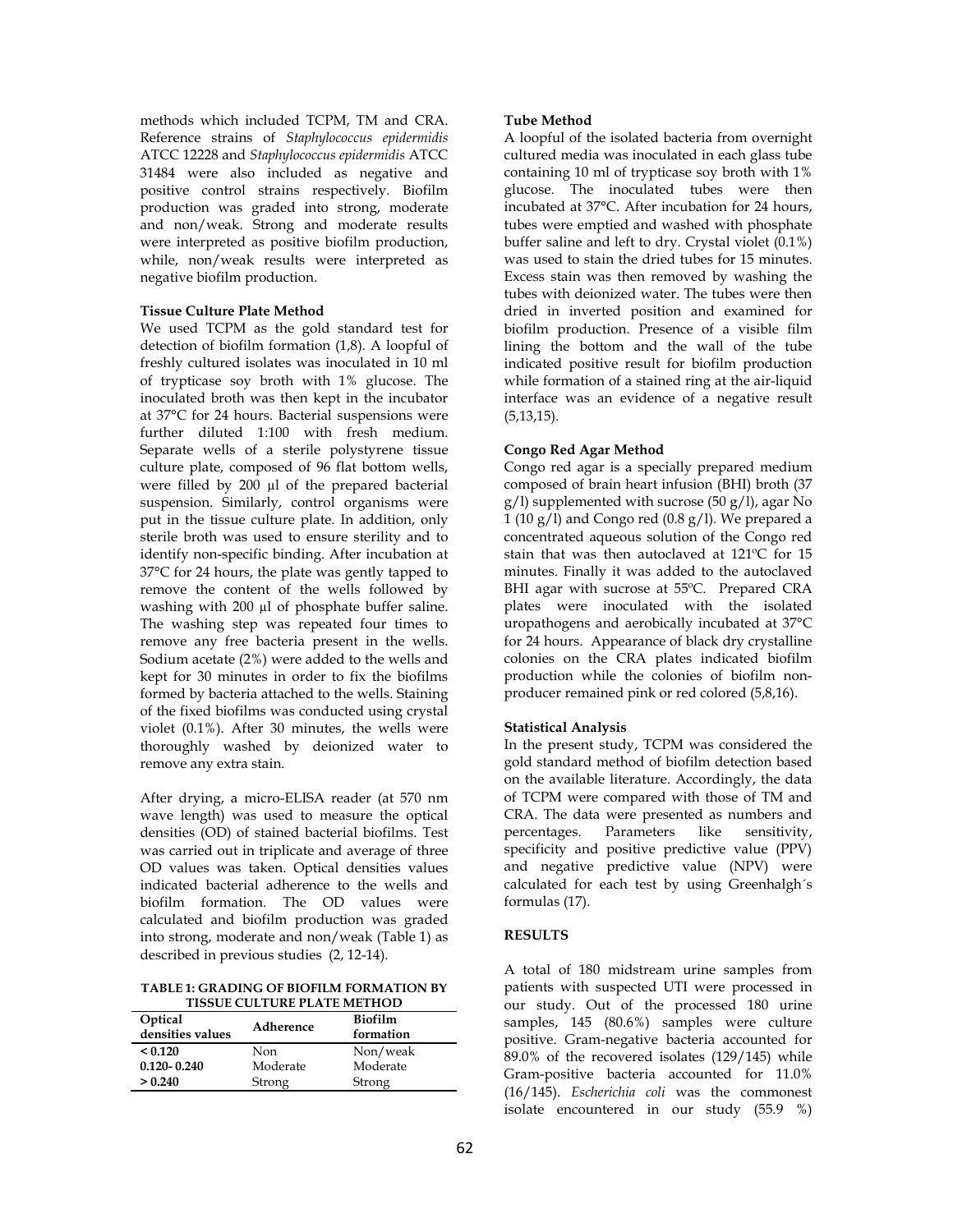followed by *Klebsiella pneumoniae* (13.1%) and *Pseudomonas aeruginosa* (10.3%). *Enterococcus faecalis* was the predominant Gram-positive isolate (8.3%) as shown in Table 2.

#### **TABLE 2: SPECTRUM OF ISOLATED UROPATHOGENS**

| <b>Bacterial isolate</b>          | Number | Percentage $(\%)$ |
|-----------------------------------|--------|-------------------|
| Escherichia coli                  | 81     | 55.9%             |
| Klebsiella<br>pneumoniae          | 19     | 13.1%             |
| Pseudomonas<br>aeruginosa         | 15     | 10.3%             |
| <b>Enterococcus</b><br>faecalis   | 12     | 8.3%              |
| Proteus mirabilis                 | 10     | 6.9%              |
| <i>Acinetobacter</i><br>baumannii | 4      | 2.8%              |
| MSSA                              | 3      | 2.1%              |
| <b>MRSA</b>                       | 1      | 0.7%              |
| Total                             | 145    | 100%              |

**MSSA=Methicillin sensitive** *Staphylococcus aureus,*  **MRSA=Methicillin resistant** *Staphylococcus aureus*

Out of 145, 43 (29.7%) isolates demonstrated positive biofilm formation by TCPM which is postulated to be the gold standard for biofilm detection. *Enterococcus faecalis* isolates showed the highest biofilm production (75.0%) followed by *Escherichia coli* (32.1%), *Klebsiella pneumoniae*  (21.1%), *Pseudomonas aeruginosa* (20%) and *Proteus mirabilis* (10%). None of the isolated *Acinetobacter baumannii, Methicillin sensitive Staphylococcus aureus or Methicillin resistant Staphylococcus aureus*  strains produced biofilm as shown in Table 3.

#### **TABLE 3: BIOFILM PRODUCTION AMONG ISOLATED UROPATHOGENS BY TCPM**

| <b>Bacterial isolate</b>          | <b>Total isolates</b> | <b>Biofilm</b><br>producers $(\%$ |  |
|-----------------------------------|-----------------------|-----------------------------------|--|
| Escherichia coli                  | 81                    | 26 (32.1%)                        |  |
| Klebsiella<br>pneumoniae          | 19                    | $4(21.1\%)$                       |  |
| Pseudomonas<br>aeruginosa         | 15                    | $3(20.0\%)$                       |  |
| <b>Enterococcus</b><br>faecalis   | 12                    | $9(75.0\%)$                       |  |
| Proteus mirabilis                 | 10                    | $1(10.0\%)$                       |  |
| <i>Acinetobacter</i><br>baumannii | 4                     | $\Omega$                          |  |
| <b>MSSA</b>                       | 3                     | $\Omega$                          |  |
| <b>MRSA</b>                       | 1                     |                                   |  |
| Total                             | 145                   | 43 (29.7%)                        |  |

**MSSA=Methicillin sensitive** *Staphylococcus aureus,*  **MRSA=Methicillin resistant** *Staphylococcus aureus*

In the current study, the TCPM, TM and CRA detected biofilm formation in 29.7% (43/145), 40.7% (59/145) and 43.4% (63/145) of the isolates respectively as demonstrated in Table 4. Eight isolates were found positive only by TM while 14 isolates were found positive only by CRA. None of the isolates were only TCPM positive.

When compared with the TCPM, TM truly identified 40 biofilm producers and 83 nonbiofilm producers (Table 5), while, CRA truly identified 38 biofilm producers and 77 nonbiofilm producers (Table 6).

| <b>TABLE 4: DETECTION OF BIOFILM PRODUCTION</b> |
|-------------------------------------------------|
| AMONG ISOLATED UROPATHOGENS BY                  |
| <b>DIFFERENT METHODS</b>                        |

| Method             | Total<br>isolates | <b>Biofilm</b><br>producers<br>$($ %) | Non-<br>biofilm<br>producers<br>$($ %) |
|--------------------|-------------------|---------------------------------------|----------------------------------------|
| <b>TCPM</b>        | 145               | 43 (29.7%)                            | 102 (70.3%)                            |
| TM                 | 145               | 59 (40.7%)                            | 86 (59.3%)                             |
| CRA                | 145               | 63 (43.4%)                            | 82 (56.6%)                             |
| $\sim$<br><b>.</b> | ۰.                | - 70<br>. .                           |                                        |

**TCPM=Tissue culture plate method, TM=Tube method, CRA=Congo red agar**

**TABLE 5: COMPARISON OF TM WITH TCPM FOR BIOFILM DETECTION** 

| TM              | <b>TCPM</b>     | Total    |     |
|-----------------|-----------------|----------|-----|
|                 | <b>Positive</b> | Negative |     |
| <b>Positive</b> | 40              | 19       | 59  |
| <b>Negative</b> | 3               | 83       | 86  |
| Total           | 43              | 102      | 145 |

*TCPM=Tissue culture plate method, TM=Tube method* 

**TABLE 6: COMPARISON OF CRA WITH TCPM FOR BIOFILM DETECTION** 

| <b>CRA</b>                                      | <b>TCPM</b> |          | Total |
|-------------------------------------------------|-------------|----------|-------|
|                                                 | Positive    | Negative |       |
| Positive                                        | 38          | 25       | 63    |
| Negative                                        | 5           | 77       | 82    |
| Total                                           | 43          | 102      | 145   |
| TCPM=Tissue culture plate method, CRA=Congo red |             |          |       |
| agar                                            |             |          |       |

The performance characteristics of TM and CRA when compared with TCPM, which is the gold standard for biofilm detection, were demonstrated in Table 7. The TM showed a sensitivity of 93.0%, specificity of 81.4%, PPV of 67.8% and NPV of 96.5% while the CRA had a sensitivity of 88.4%, specificity of 75.5%, PPV of 60.3% and NPV of 93.9%.

In the present study, the TCPM detected 13 (9.0%) isolates as strong biofilm producers and 30 (20.7%) as moderate biofilm producers. The TM detected strong and moderate biofilm formation in 10.3% and 30.3% of isolates respectively, while, CRA detected strong and moderate biofilm formation in 11.0% and 32.4% of isolates respectively as shown in Table 8.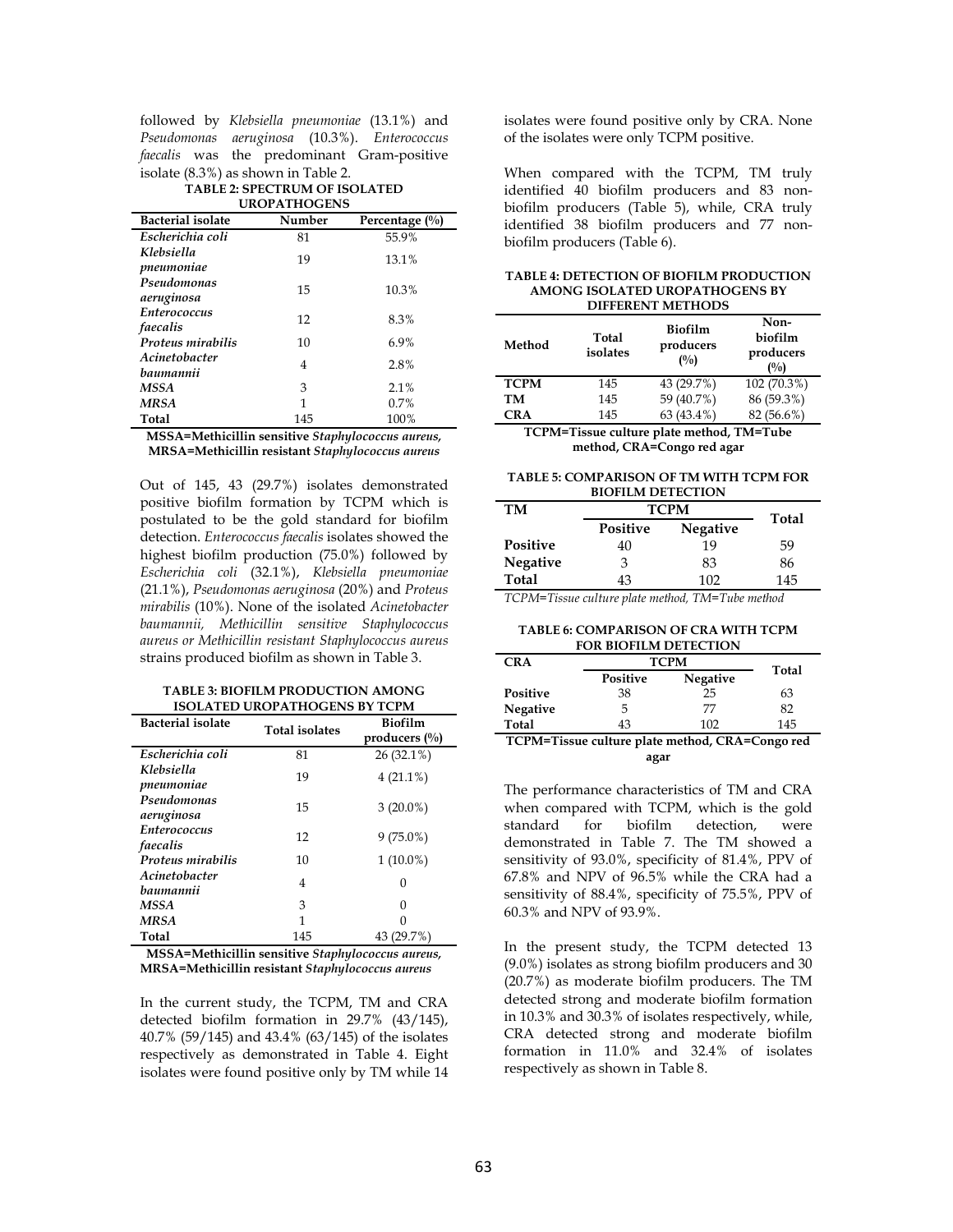| Method                                                            | Sensitivity | <b>Specificity</b> | Positive predictive<br>value | Negative predictive<br>value |  |  |
|-------------------------------------------------------------------|-------------|--------------------|------------------------------|------------------------------|--|--|
| TM                                                                | 93.0%       | 81.4%              | 67.8%                        | 96.5%                        |  |  |
| <b>CRA</b>                                                        | 88.4%       | 75.5%              | 60.3%                        | 93.9%                        |  |  |
| TM=Tube method, CRA=Congo red agar                                |             |                    |                              |                              |  |  |
| <b>TABLE 8: GRADING OF BIOFILM FORMATION BY DIFFERENT METHODS</b> |             |                    |                              |                              |  |  |
| <b>Biofilm formation</b>                                          |             | <b>TCPM</b>        | TМ                           | <b>CRA</b>                   |  |  |
| <b>Strong</b>                                                     |             | 13 (9.0%)          | $15(10.3\%)$                 | $16(11.0\%)$                 |  |  |
| Moderate                                                          |             | 30 (20.7%)         | 44 (30.3%)                   | 47 (32.4%)                   |  |  |
| Non/weak                                                          |             | 102 (70.3%)        | 86 (59.3%)                   | 82 (56.6%)                   |  |  |
| Total                                                             |             | 145 (100%)         | 145 (100%)                   | 145 (100%)                   |  |  |

**TABLE 7: PERFORMANCE CHARACTERISTICS OF TM AND CRA FOR BIOFILM DETECTION WHEN COMPARED WITH TCPM**

*TCPM=Tissue culture plate method, TM=Tube method, CRA=Congo red agar* 

## **DISCUSSION**

Antimicrobial resistant bacteria continue to be a major challenge for treating physicians. The ability to produce biofilm is considered one of the main causes of antimicrobial resistance. Bacteria embedded in the biofilm can survive a higher concentration of antimicrobials up to 1500 folds than those needed to eliminate free bacteria (18).

In the present study, we processed midstream urine samples and then investigated the ability of isolates to form biofilm by three in vitro phenotypic methods that can be used in most laboratory settings. A total of 145 bacterial isolates were recovered from the urine samples in our study. Gram-negative bacteria found to be the predominant uropathogens constituting 89% of the total isolates (129/145). *Escherichia coli* was the most prevalent organism isolated from the urine samples (55.9%) followed by *Klebsiella pneumoniae* (13.1%) and *Pseudomonas aeruginosa (10.3%).* Similarly, other studies reported *Escherichia coli* and *Klebsiella pneumoniae* as the predominant uropathogens (2,5,11,19). In our study, *Enterococcus faecalis* was the most prevalent Gram-positive bacteria (8.3%) that was consistent with the work of Noor et al., and Ruchi et al., who reported that *Enterococcus species* were the commonest Gram-positive isolates in their studies (5,20). On the contrary, Panda and his colleagues reported that *Staphyloccocus species* were the predominant Gram-positive isolated uropathogens (2).

The recovered 145 bacterial isolates were further subjected to TCPM, TM and CRA methods for phenotypic detection of biofilm production. The TCPM, the gold standard method, detected biofilm formation in 43 out of 145 bacterial isolates (29.7%). The highest biofilm production was found among *Enterococcus faecalis* as 9 out of 12 isolates (75%) were biofilm producers. In accordance with our results, Ruchi and his

colleagues reported that 27% of isolated uropathogen showed biofilm formation by the TCPM and that 71.4% of *Enterococcus faecalis*  isolates were biofilm producers (5). Our results were higher than those reported by Ira et al., who found that 53% of isolated *Enterococcus species*  produced biofilm (21). In another study by Panda and his colleagues, TCPM detected biofilm production in 137 out of 300 (45.6%) isolated uropathogens which were higher than our findings (2).

In the present study, *Escherichia coli, Klebsiella pneumoniae* and *Pseudomonas aeruginosa* produced biofilm in 32.1%, 21.1% and 20% respectively. These results were considerably lower than those of Niveditha et al., who reported that *Escherichia coli, Klebsiella pneumoniae* and *Pseudomonas aeruginosa* produced biofilm in 60%, 63% and 100% respectively (11). Higher results than ours were also reported by Abdallah and his colleagues who found that 44.4% of *Klebsiella species* and 50% of *Pseudomonas species* were biofilm producers (7). There is no clear explanation for such variations in these studies. Though, this might be attributed to the different methodology as Niveditha et al., analyzed only urine samples from catheterized patients while Abdallah et al*.,* compared biofilm formation in midstream and catheterized urinary specimens. Therefore, the pattern of biofilm production in these studies could be different from our study in which we only analyzed midstream urine samples. In agreement with this explanation, Ruchi and his colleagues who also analyzed midstream urine samples reported that *Escherichia coli* and *Klebsiella pneumoniae* produced biofilm in 27.1% and 16.7% of the isolates respectively which were consistent with our results (5).

A total of 145 isolates were tested for biofilm production by TCPM, TM and CRA in the current study. We chose these in vitro methods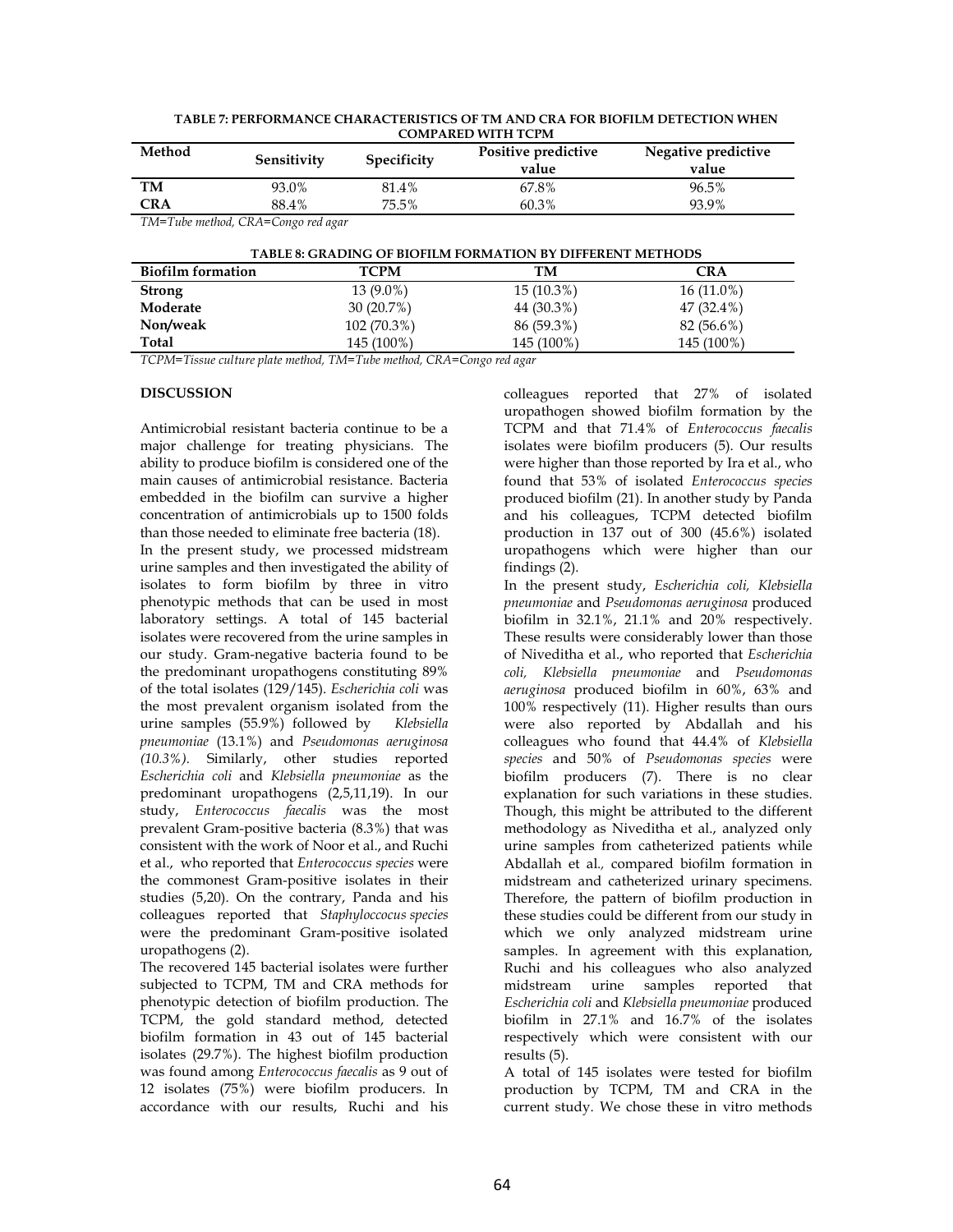because they can be performed in most laboratory settings. The TCPM detected biofilm production in 43 isolates (29.7%), the TM detected biofilm production in 59 isolates (40.7%) while the CRA detected biofilm production in 63 isolates (43.4%). Parallel detection pattern was reported by Ruchi et al., who detected biofilm production in 27% of isolated uropathogens by TCPM, 37.9% by TM and 40.8% by CRA (5). Similar pattern was also reported by Turkyilmaz and his colleagues who studied biofilm production in *Staphylococcal species* and detected biofilm in 50.5% by TCPM, 55.5% by TM and 61.1% by CRA (22).

Out of the tested 145 urine samples in our study, 43 isolates were biofilm producers and 102 isolates were non-biofilm producers according to the results of TCPM. The TM truly identified 40 biofilm producers and 83 non-biofilm producers showing a sensitivity of 93% and specificity of 81.4%. Ruchi et al., reported slightly better sensitivity and specificity results for the TM (94.5% and 83% respectively) (5). In other studies conducted by Hassan et al., and Panda et al., the TM had sensitivity results of 73% and 81% respectively and specificity results of 92.5% and 95.1% respectively (2,8). Ira et al., reported that TM sensitivity and specificity were 61% and 68% respectively which were considerably lower than our results (21).

The CRA, in the present study, truly identified 38 biofilm producers and 77 non-biofilm producers demonstrating a sensitivity of 88.4% and specificity of 75.5% which were lower than those of TM. Ira et al., reported a CRA specificity of 77% which was close to our results (21). Studies conducted by Ruchi et al., Hassan et al., and Panda et al., demonstrated better specificity results for the CRA than ours (81%, 92% and 93.9% respectively) (2,5,8). Similarly, the CRA sensitivity reported by Ruchi and his colleagues was 94.5% that was better than the one reported by us (5).These variations in the reported sensitivity and specificity of TM and CRA can be explained by the subjective errors during interpretation of these phenotypic qualitative tests. Moreover, inter-batch variation of the used media can affect their results.

In the current study, the TCPM and TM detected strong biofilm formation in 9% and 10.3% of isolates respectively. These results were similar to those of Panda et al., who reported that 11% and 10.7% of the isolates demonstrated strong biofilm formation when tested by TCPM and TM respectively (2). Similarly, Mathur and his

colleagues reported that 14.4% and 11.8% of the isolates demonstrated strong biofilm formation when tested by TCPM and TM respectively (23). However, other studies reported considerably higher results as up to 52% of the isolates showed strong biofilm formation by TCPM and TM (24, 25). The CRA, in our study, detected strong and moderate biofilm formation in 11% and 32.4% of isolates respectively that was higher than the results reported by other studies (2, 23, 24). Overall, we found that TM and CRA correlated well with TCPM regarding strong biofilm detection but not for moderate and non/weak biofilm detection. This could be accredited to the subjective assessment used in TM and CRA in comparison to the objective grading scheme used in TCPM.

 The CRA is a simple qualitative screening method for biofilm detection with an advantage of remaining viable colonies that can be beneficial for further studies (5). In the present study, CRA was more rapid and easier than other phenotypic tests. However, the CRA demonstrated lower sensitivity and specificity results than those of TM. The TCPM remains to be the gold standard phenotypic test for detection of biofilm production and it was the most specific test in the present study. It was also an easy test to perform in the laboratory and it detected the biofilm production in both qualitative and quantitative ways. Moreover, the interpretation of the TCPM results is conducted by ELISA reader which eliminates the subjective errors seen with other phenotypic tests.

# **CONCLUSION**

Biofilm producing bacteria are important etiological agents of UTI in non-catheterized patients. Incomplete clearance of infection caused by biofilm production can lead to chronic UTI with a worse outcome. Therefore, detection of biofilm formation in such cases is important as it allows for better antimicrobial choice by the treating doctors. The TM was superior to CRA in biofilm detection and demonstrated better sensitivity and specificity results. Out of the investigated three phenotypic biofilm detection methods, the TCPM was the ideal method for detection of biofilm formation by uropathogens isolated from midstream urine samples. It can be used routinely in the microbiology laboratory for biofilm detection with good specificity results and less subjectivity errors.